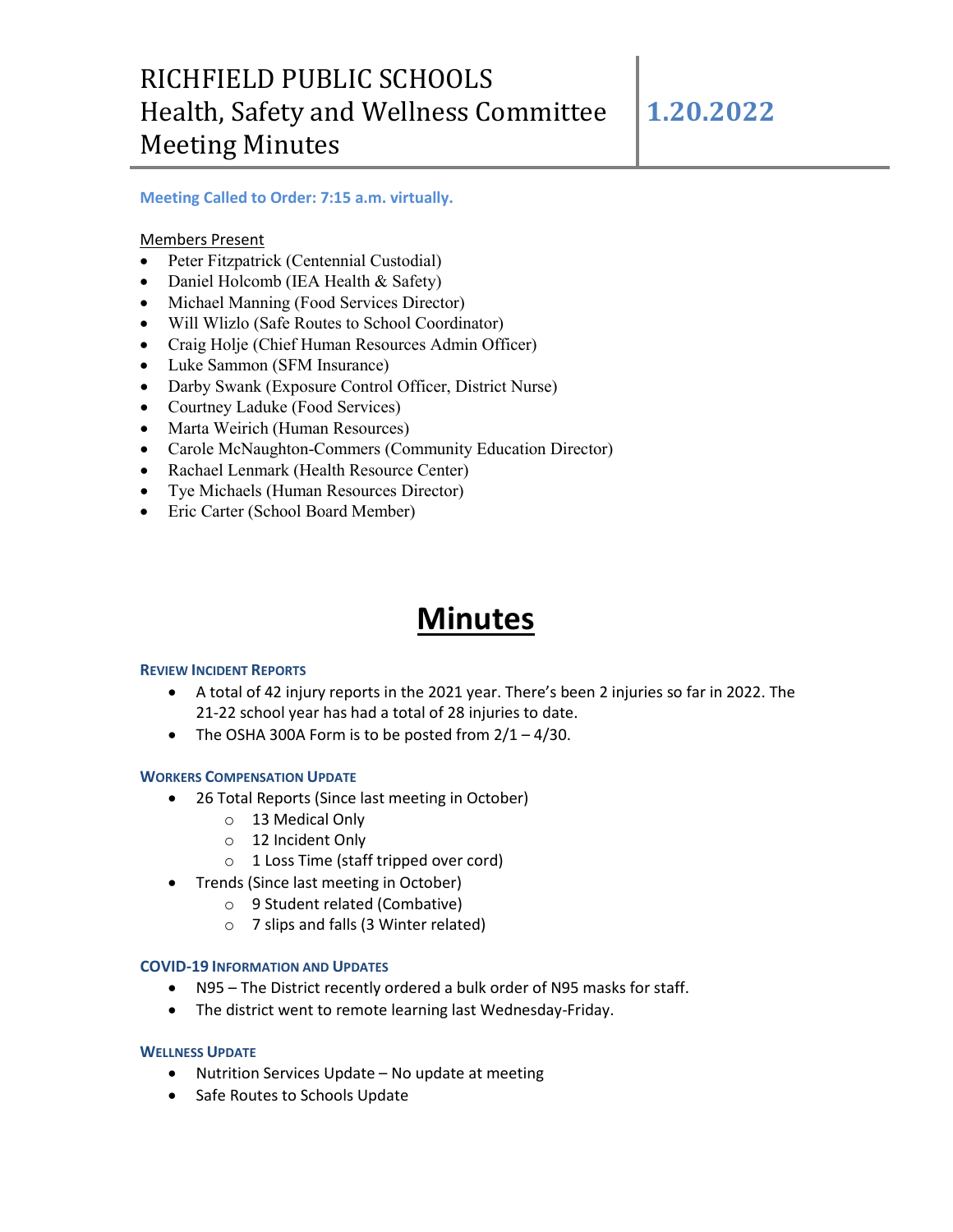### o Grants!

- **Received:** ALDI Grocery Store Smart Kids funding of approximately \$2,100 to purchase bicycle safety equipment for students, including helmets and light sets.
- **Applied:** Office of Traffic Safety funding of approximately \$16,000 to outfit three school buses with stop sign signal arm cameras.
- **Applied:** MnDOT Boost funding of approximately \$17,000 to purchase, install, and promote new bicycle parking. Bike rack installation will be focused on the RHS complex, but also at some of the other buildings.
- **Applied:** In partnership with City of Richfield Public Works, MnDOT SRTS Infrastructure funding of approximately \$173,000 to install a sidewalk on 71st Street between 12th Avenue and Elliot Avenue (near the RDLS/STEM campus).
- **Planning:** In partnership with City of Richfield Public Works, MnDOT Demonstration Project Technical Assistance funding to test infrastructure ideas.
- o Get ready, Winter Walking Day will be on February 23 this year.

#### **HEALTH & SAFETY UPDATE**

- Chemical Hygiene Officer (CHO) Training Chris Bartlett the new High School CHO and IEA met a couple times last month to go over requirements. Cathy Theisen, the previous High School CHO has also been assisting Chris with the transition.
- Indoor Air Quality Walkthrough 2/22-2/25 An IEA technician will be out to all buildings to monitor the air in every room and office. The monitoring device will read Temp, Humidity, CO, CO2. The technician will look for any moisture or odor concerns.
- Indoor Air Quality Staff Survey Dan Kretsinger will send out the survey for anyone to fill out about the air quality in their room/space. While the technician is doing the IAQ walkthrough, they could look for certain concerns that are identified in the survey.
- Compressed Gas Inspections 1/27 This is an annual requirement by OSHA. IEA will be out next Thursday to conduct inspections on compressed gas cylinders. These are located in maintenance, custodial, boiler rooms, pool area, metal shop, and bus garage. There is no school at the high school so there won't be any interruptions.
- Mock OSHA Inspection 2/17 Dan and IEA conduct an annual mock OSHA inspection at a few schools each year. This helps prepare the schools for an actual OSHA inspection. We meet with the custodial staff and go through the protocol if there was an actual OSHA inspector on-site.
- Lab Safety Inspections: Eyewash/Shower, Fume Hoods, Science Labs These inspections occurred last month. Once IEA and Dan have come up with a corrective action list for the items, IEA will send out to the CHOS at the HS and MS. The fume hoods were within recommended face velocity range.